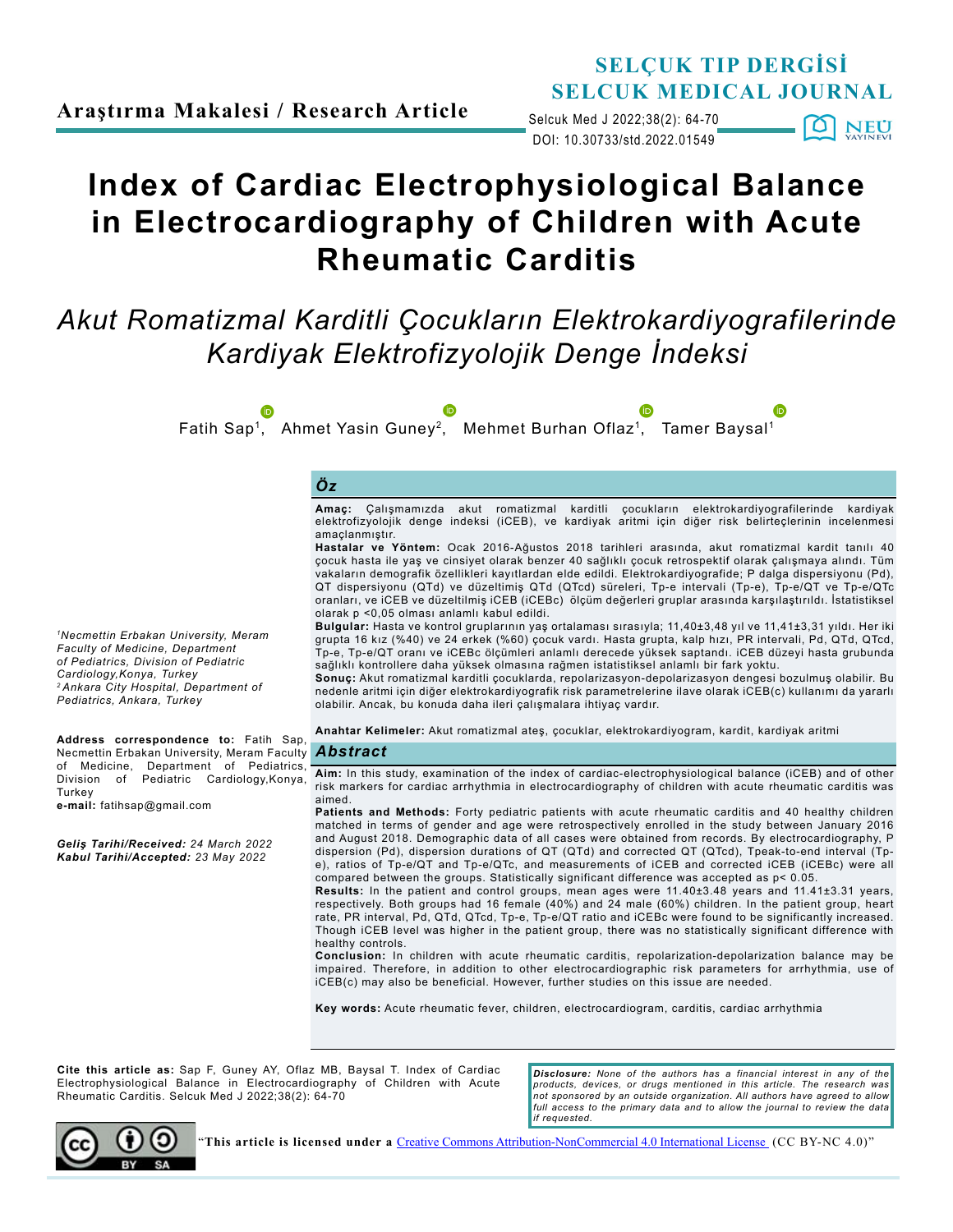#### **INTRODUCTION**

After a group A streptococcal infection, acute rheumatic fever (ARF) may be seen through an autoimmune response. Although the incidence of disease has been recently declined in developed countries, it takes an important place among acquired heart diseases in children and continues to be a significant public health issue, especially in developing countries. Carditis, most severe complication of ARF, is observed in approximately half of the patients (1- 3). Various atrial and ventricular conduction disorders due to ARF may be observed. In addition to first degree atrioventricular block, other rhythm disorders including bradycardia, supraventricular tachycardia, nodal rhythm, ventricular tachycardia and complete heart block may also be seen (4-7).

An increased P dispersion (Pd), a marker used for showing atrial conduction disorders, demonstrates an irregular conduction in atria and also has been found to be related to increased atrial arrhythmia risk (8). It has been shown in previous studies that various risk markers for arrhythmia on ECG including durations of QT and corrected QT (QTc), dispersion durations of QT (QTd) and QTc (QTcd), Tpeak-to-end interval (Tpe), and ratios of Tp-e/QT and Tp-e/QTc can be used for predicting ventricular arrhythmias (9-12). Tp-e, the duration between peak of T-wave and its junction with the isoelectric line, is considered to reflect transmural dispersion of ventricular repolarization. An increase in Tp-e duration, thus, may suggest abnormal dispersion of repolarization. Recently, ratios of Tp-e/ QT and Tp-e/QTc have also been accepted as novel markers showing transmural (Tp-e) and spatial (QT) dispersions (10-13).

Another novel marker, called index of cardiacelectrophysiological balance (iCEB) that can be obtained as division of the QT duration to QRS duration (QT/QRS) in predicting malignant ventricular arrhythmias, was firstly defined by Lu et al. (14). This marker expresses the balance between the ventricular depolarization (QRS) and repolarization (QT). It has been stated that iCEB is an equivalent of the cardiac wavelength. And also, iCEB has some advantages including possibility of being measured non-invasively and simply on surface ECG. Thus, an increase in iCEB may be used in predicting polymorphic ventricular tachycardia and a decrease in iCEB may be used in predicting non-polymorphic ventricular tachycardia and ventricular fibrillation (14- 16).

In children with acute rheumatic carditis, we have

encountered no study related to iCEB. To assess measurement of iCEB and of other risk markers in ECG of children with ARF carditis was aimed.

### **PATIENTS AND METHODS**

#### *Subjects*

Our retrospective study was conducted as crosssectional in pediatric patients with ARF carditis between January 2016 and August 2018. Forty pediatric patients, aged between 5-18 years and diagnosed with ARF carditis in accordance with revised Jones 2015 criteria (17), were enrolled to the study. Beside carditis, patients with accompanying other major or minor findings of ARF were also taken into patient group. All patients were initially treated with corticosteroid (Prednisolone) and then salisilate to avoid rebound. However, all evaluations (demography, blood work-ups, electrocardiography, echocardiography) in patient group were performed before treatment. So, no effects of anti-inflammatory treatment on these parameters were evaluated. Of the cases diagnosed with carditis; among the laboratory findings, on-admission hemoglobin, WBC (leukocyte), thrombocyte, hematocrit, ESR (erythrocyte sedimentation rate), CRP (C reactive protein) and ASO (Antistreptolysin O titer) were obtained. From the study group, those with insufficient data, not meeting the Jones criteria, with a chronic disease and using a medication effective on heart were excluded from the study.

As the control group, 40 cases similar to those in the patient group in regard to age, gender and anthropometric measurements, which had no chronic disease and were found to be healthy, were included in the study. Demographic characteristics (age, gender, body weight), blood pressure measurements, electrocardiography and echocardiography records of all cases were evaluated. No laboratory data could be obtained from the cases in the control group, as detailed blood work-ups could not be ordered. Local ethics committee approved the study with a decision number of 2019/2002 (July 12th 2019).

#### *Echocardiography*

An experienced pediatric cardiology specialist performed echocardiographic examinations by using Vivid S5 N (GE, Horten, Norway) echocardiography machine and a 3S sector probe. The standard imaging techniques, suggested by American Society of Echocardiography, were used (18).

#### *Electrocardiography*

Electrocardiography records were taken (25 mm/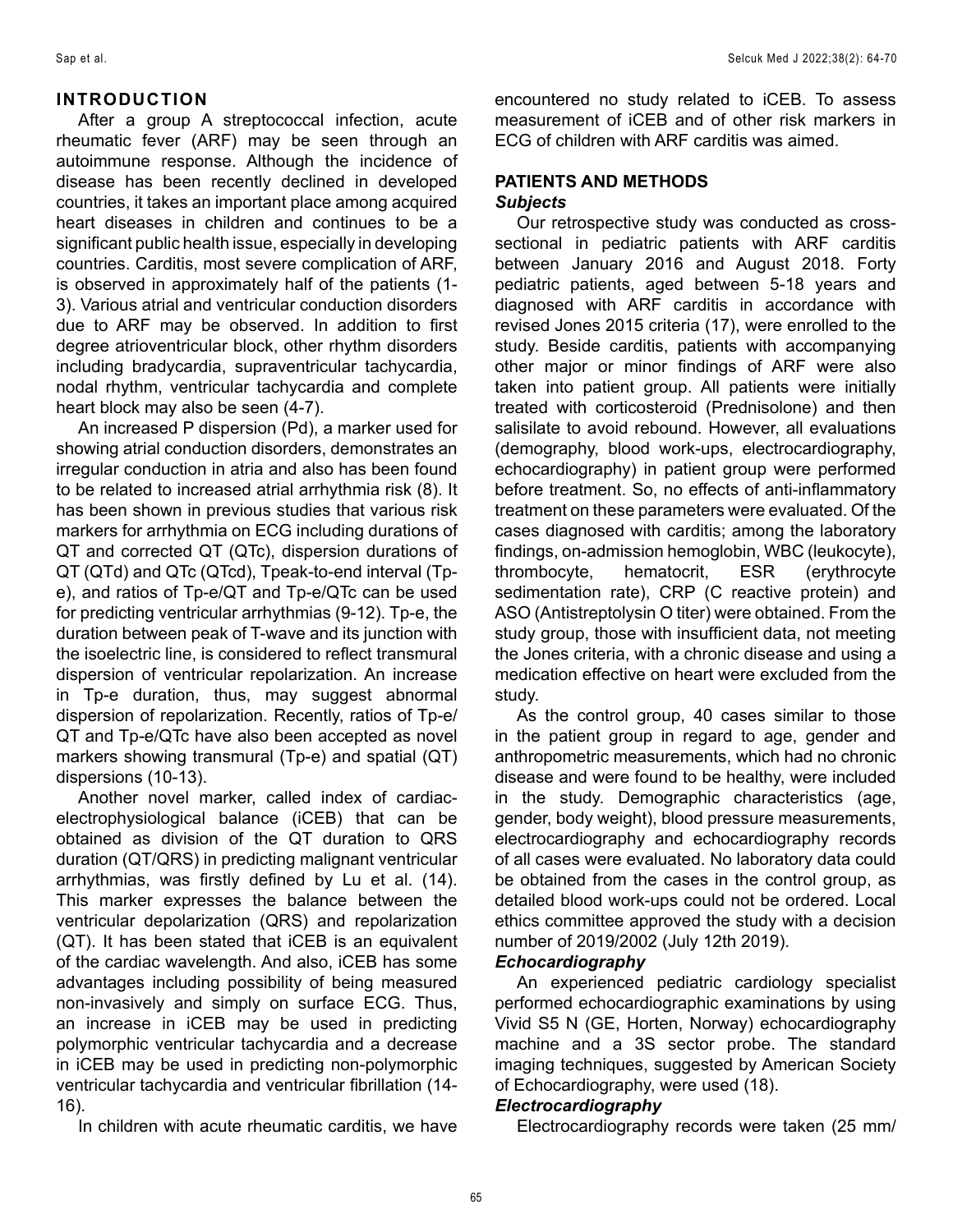sec, 10 mV) with a 12-lead ECG device (Nihon Kohden Cardiofax, Tokyo, Japan), and then, were analyzed manually by an experienced pediatric cardiologist in an electronic environment. On the lead DII, arithmetic means of three consecutive beats were taken to obtain PR interval duration and heart rate per minute. Durations of QT, P and QTc, used to obtain dispersions (QTd, Pd, QTcd), were measured in at least nine different leads. From the beginning of P-wave to returning to isoelectric line was accepted as P-wave duration. The difference between the longest (Pmax) and shortest (Pmin) P-wave durations was considered as P dispersion. From the beginning of QRS complex to the end of T-wave was accepted as QT interval duration. Tangential method was used to determine the endpoint of T-waves, when the last portion of T wave was not able to be clearly seen (19). Bazzett's formula was used for QTc calculations ( $QTC = QT/\sqrt{RR}$ ) (20). Dispersions of  $QT$  and  $QTC$ were considered to be the difference between longest (QTmax, QTcmax) and shortest (QTmin, QTcmin) QT and QTc interval durations, respectively. Duration of Tpeak-to-end, and ratios of Tp-e/QT, Tp-e/QTc, QT/ QRS (iCEB) and QTc/QRS (corrected iCEB; iCEBc) measurements were performed on precordial ECG leads. Also, QRS, QT and QTc measurements, used in these ratios, were obtained from precordial leads by taking arithmetic means of three consecutive beats.

#### *Statistical Analysis*

The obtained data were analyzed by using the SPSS 17 (SPSS Inc., Chicago, IL, USA) statistics program on computer. Shapiro Wilk's test was applied to test normality of distribution of the variables. Of the quantitative variables; the variables exhibiting normal distribution were expressed as mean ± standard deviation (SD) and those not exhibiting normal distribution as median (interquartile range). In analyzing categorical variables, chi-square test was used. Independent samples Student t-test and Mann Whitney U test were applied in independent group comparisons according to suitability of the data. In statistical evaluation, a p<0.05 was considered significant.

#### **RESULTS**

Both patient (n:40) and control (n:40) groups had 16 female (40%) and 24 male (60%) children. In patient and control groups, mean age was found to be 11.40±3.48 years and 11.41±3.31 years, respectively. Blood pressure measurements of both groups were within normal range. Between the groups, no significant differences were determined in terms of body weight (p:0.541), age (p:0.985), gender (p:1.00), and systolic (p:0.458) and diastolic (p:0.654) blood pressure measurements (Table 1). Among the onadmission blood work-ups of the patient group; mean

|  |  | Table 1. Demographic features and blood pressures of the groups |  |  |
|--|--|-----------------------------------------------------------------|--|--|
|--|--|-----------------------------------------------------------------|--|--|

|                      |                  | Patient Group (n:40)      | <b>Control Group (n:40)</b> |                        | р     |
|----------------------|------------------|---------------------------|-----------------------------|------------------------|-------|
|                      |                  | mean±SD or n median (IQR) | mean±SD or n                | median (IQR)           |       |
| Age (years)          | $11.40 \pm 3.48$ | $11.54(8.93 - 14.31)^{*}$ | $11.41 \pm 3.31$            | $11.91(9.1 - 14.55)^*$ | 0.985 |
| Gender (female/male) | 16/24            |                           | 16/24                       |                        | 1.00  |
| Weight (kg)          | 44.75±19.74      | 45.50(28.25-59.25)*       | 41.60±15.72                 | $40(28.25-53.5)^*$     | 0.541 |
| SBP (mmHq)           | 103.87±10.28     | $100(100-110)^*$          | 102.75±12.95                | $100(90-110)^*$        | 0.458 |
| DBP (mmHg)           | 63.50±8.85       | $60(60-70)*$              | 63.50±9.48                  | $60(60-70)*$           | 0.654 |

DBP, diastolic blood pressure; IQR, interquartile range; SBP, systolic blood pressure. Data were presented as mean ± standard deviation and median (IQR {interquartile range: first quartile-third quartile}). \*, shows the parameters that used for statistical comparisons.

**Table 2.** Laboratory results of the patient group

|                           | Patient Group (n:40) |                       | Laboratory              |  |
|---------------------------|----------------------|-----------------------|-------------------------|--|
|                           | mean±SD              | median (IQR)          | reference ranges        |  |
| $WBC/(mm^3)$              | 10529±2848.60        | 10300 (8725-12175)    | $4 - 10 \times 10^{3}$  |  |
| $Hb$ (g/dl)               | $11.50 \pm 1.28$     | $11.25(10.8-12.35)$   | $12.1 - 17.2$           |  |
| Hct(%)                    | $34.44 \pm 3.77$     | 34.05(31.75-36.47)    | $36.1 - 50.3$           |  |
| $P1t$ (/mm <sup>3</sup> ) | 358450±72441.64      | 357500(301750-406000) | $150 - 400 \times 10^3$ |  |
| $ESR$ (mg/h)              | 66.90±21.65          | 68.00(52.75-80.75)    | $0 - 20$                |  |
| $CRP$ (mg/L)              | 103.44±69.68         | 80.00(56.57-141.95)   | $0 - 5$                 |  |
| ASO (Todd IU/ml)          | 1294.90±843.11       | 1035.00(749.5-1555)   | $0 - 200$               |  |

ASO, Anti-streptolysin O; CRP, C-reactive protein; ESR, Erythrocyte sedimentation rate; Hb, Hemoglobin; Hct, Hematocrit; Plt, Thrombocyte; WBC, White blood cell, Data were presented as mean±standard deviation and median (IQR {interquartile range: first quartile-third quartile}).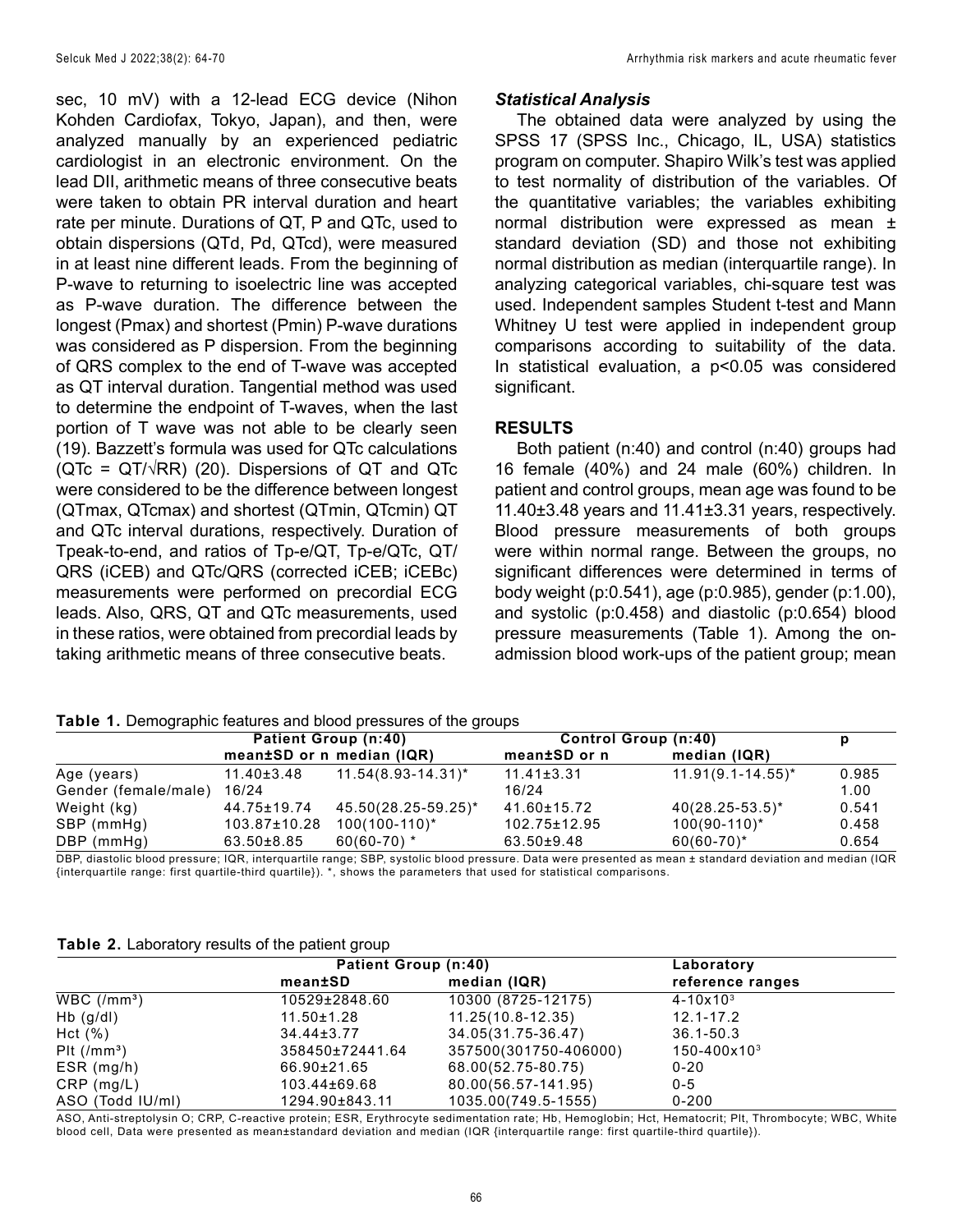|  |  | Table 3. Echocardiographic measurements of the groups |  |  |  |
|--|--|-------------------------------------------------------|--|--|--|
|--|--|-------------------------------------------------------|--|--|--|

|            |                  | <b>Patient Group (n:40)</b> |                    | <b>Control Group (n:40)</b> |       |
|------------|------------------|-----------------------------|--------------------|-----------------------------|-------|
|            | mean±SD          | median (IQR)                | mean±SD            | median (IQR)                |       |
| IVSd (mm)  | 7.96±1.36        | $8.00(7-9)*$                | $7.50{\pm}0.86$    | $7.50(7-8)^*$               | 0.162 |
| LVPWd (mm) | $7.73 \pm 1.44$  | $8.00(6.62-9)^{*}$          | $7.32 \pm 0.81$    | $7.50(7 - 7.5)^*$           | 0.198 |
| LVEDD (mm) | 43.35±6.09*      | 44.50 (39-47)               | 41.17±4.30*        | 42.00 (38-45)               | 0.069 |
| LVESD (mm) | 26.12±4.13*      | 26.00 (22.25-29)            | $24.40 \pm 2.65$ * | 24.00 (23-26)               | 0.03  |
| EF (%)     | 70.25±3.64*      | 70.00 (67-73.75)            | 71.55±2.93*        | 72.00 (69-74)               | 0.083 |
| FS (%)     | $39.50 \pm 2.97$ | $39.00(37-42)^{*}$          | 40.30±2.40         | 40.00(38.25-42)*            | 0.206 |
| $LA$ (mm)  | 26.77±4.29       | $27.50(24-29)^{*}$          | $25.02 \pm 3.10$   | $25.00(23-27.5)^*$          | 0.02  |
| $A_0$ (mm) | $21.60 \pm 3.31$ | 21.00(19.25-23)*            | $20.75 \pm 2.43$   | $21.00(20-22)^{*}$          | 0.227 |
| LA/Ao      | $1.24 \pm 0.14$  | $1.21(1.15-1.29)^{*}$       | $1.20 \pm 0.09$    | $1.22(1.13-1.27)^{*}$       | 0.586 |

Ao, aortic root; EF, left ventricular ejection fraction; FS, left ventricular fractional shortening; IVSd, interventricular septum end-diastolic thickness; LA, left atrial width; LA/Ao, left atrium to aortic root ratio; LVEDD, left ventricular end-diastolic dimension; LVESD, left ventricular end-systolic dimension; LVPWd, left ventricular posterior wall end-diastolic thickness; mm, millimeter. Data were presented as mean ± standard deviation and median (IQR {interquartile range: first quartile-third quartile}). \*, shows the parameters that used for statistical comparisons.

WBC, ESR, CRP and ASO values were found to be higher than laboratory reference range (Table 2).

In patient group, statistically significant increments of echocardiographic measurements of LVESD (left ventricular end-systolic dimension) and LA (left atrial width) were found (p:0.03 and p:0.02, respectively). Between the groups, there was no significant difference in regard to other echocardiographic parameters (p>0.05). Table 3 summarizes the echocardiography results.

On electrocardiography examination, heart rate (p:0.006), PR interval (p<0.001), Pmax (p:0.026), Pd (p<0.001), QTd (p<0.001), QTcmin (p:0.013), QTcmax (p<0.001), QTcd (p<0.001), Tp-e (p:0.02) and ratio

of Tp-e/QT (p:0.005) measurements were found to be significantly increased and Pmin measurement, however, significantly lower (p:0.009) in the patient group. In patients with ARF carditis, though iCEB level was determined to be higher, no significant difference was seen (p:0.718). However, a significant increase in iCEBc was found in patient group (p:0.007). Table 4 shows the electrocardiographic measurements.

#### **DISCUSSION**

In acute rheumatic fever (ARF), an increased heart rate, as well as various rhythm disorders ranging from atrial conduction disorders to ventricular arrhythmias may occur (4-7). A prolonged PR interval that is

#### **Table 4.** Electrocardiographic measurements of the groups

|                      | Patient Group (n:40) |                       | <b>Control Group (n:40)</b> |                      | р       |
|----------------------|----------------------|-----------------------|-----------------------------|----------------------|---------|
|                      | mean±SD              | median (IQR)          | mean±SD                     | median (IQR)         |         |
| Heart rate (/minute) | 93.00±20.91*         | $93.5(76.5-110)$      | 81.25±16.08*                | 78.5 (68.25-92)      | 0.006   |
| PR (ms)              | 161.75±34.08         | 156 (137-189)*        | 130.95±16.43                | $132(120-144)^*$     | < 0.001 |
| Pmin(ms)             | 52.80±8.74           | 52 $(48-60)^*$        | $57.40 \pm 6.11$            | $56(52-60)^*$        | 0.009   |
| Pmax(ms)             | 89.00±9.57           | 88 (81-96)*           | 84.80±6.54                  | 84 (80-88)*          | 0.026   |
| Pd (ms)              | $36.20 \pm 5.93$     | $36(32-40)^*$         | 27.40±4.20                  | $28(24-32)^{*}$      | < 0.001 |
| QTmin(ms)            | 305.00±41.04*        | 294(277-336)          | 313.60±25.05*               | 316(300-336)         | 0.262   |
| QTmax(ms)            | 345.20±41.71*        | 336(317-371)          | 344.50±25.34*               | 344(328-364)         | 0.928   |
| QTd(ms)              | 40.20±6.52           | 40 $(36-44)^*$        | $30.90 \pm 3.50$            | $30(28.35)^*$        | < 0.001 |
| QTcmin(ms)           | 372.00±21.92*        | 367(358.25-389.5)     | 360.37±18.99*               | 359.5(349.5-371.75)  | 0.013   |
| QTcmax(ms)           | 421.70±23.25*        | 418(408.5-436.25)     | 396.32±20.80*               | 397.5(382.25-408.75) | < 0.001 |
| QTcd(ms)             | 49.70±9.51*          | 49(42-55.75)          | $35.95 \pm 4.99*$           | $36(32-39.75)$       | < 0.001 |
| $Tp - e$ (ms)        | 65.00±7.34           | 62 $(60-71)^*$        | 61.40±4.75                  | $60 (56-64)^*$       | 0.02    |
| $Tp-e/QT$            | $0.20 \pm 0.02$      | $0.19(0.18-0.22)^{*}$ | $0.18{\pm}0.02$             | $0.18(0.17-0.2)^{*}$ | 0.005   |
| $Tp-e/QTc$           | $0.16 \pm 0.01*$     | $0.16(0.15-0.17)$     | $0.16 \pm 0.01*$            | $0.15(0.14-0.17)$    | 0.554   |
| iCEB(QT/QRS)         | $5.04 \pm 0.80$      | $5(4.35-5.5)^*$       | $4.94 \pm 0.58$             | $4.75(4.54-5.3)^{*}$ | 0.718   |
| iCEBc(QTc/QRS)       | $6.18 \pm 0.89*$     | $6.25(5.4-6.74)$      | $5.69 \pm 0.67$ *           | $5.71(5.16-6.19)$    | 0.007   |

iCEB, index of cardiac electrophysiological balance; iCEBc ,corrected index of cardiac electrophysiological balance; ms, millisecond; Pd, P-wave dispersion; Pmax, maximum P duration; Pmin, minimum P duration; QTc, corrected QT interval; QTcd, QTc dispersion; QTd, QT dispersion; QTcmax, maximum QTc duration; QTcmin, minimum QTc duration; QTmax, maximum QT duration; QTmin, minimum QT duration; Tp-e, Tpeak to end. Data were presented as mean ± standard deviation, and median (IQR {interquartile range: first quartile-third quartile}). \*, shows the parameters that used for statistical comparisons.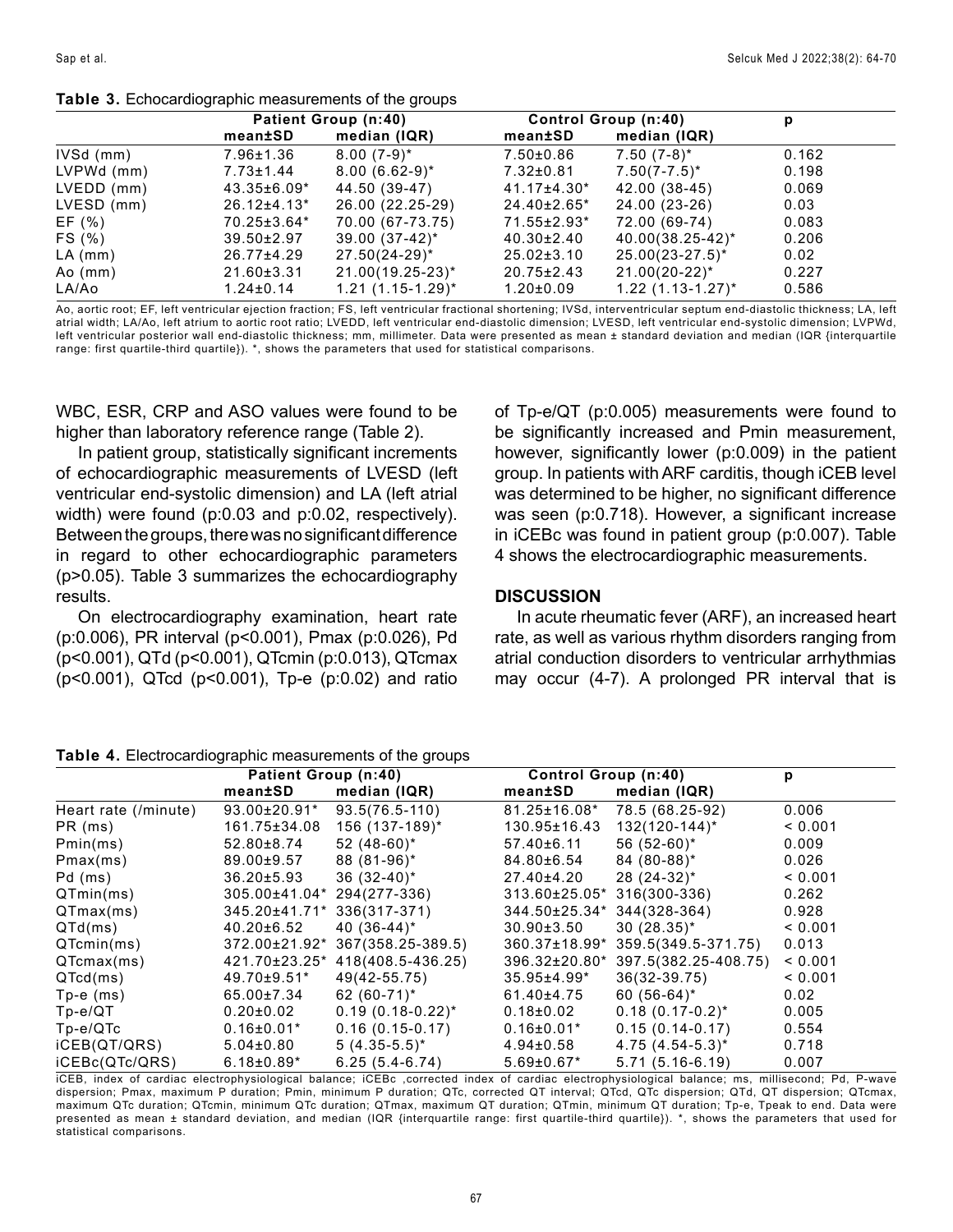considered as a minor finding according to the Jones diagnostic criteria is the most common conduction disorder in ARF (4,17). In children, PR interval varies by heart rate and age. In younger children, PR interval is shortened as the heart rate increases, whereas PR interval prolongs in older children as they have lower heart rates (21). Our study groups had similar age, however, the heart rate in patient group was found to be significantly increased. While a shortened PR interval was expected under normal conditions due to higher heart rate in the patient group, it was found to be significantly prolonged compared to the control group. In patient group, it was thought that prolonged PR interval was a common consequence of ARF and consistent with previous studies.

A higher P dispersion (Pd) has been reported to be related to atrial arrhythmias (8). Kucuk et al. (22) found that Pd was significantly higher in children with rheumatic carditis and that susceptibility to atrial arrhythmias might be increased in ARF. Alp et al. (23) found Pd significantly increased in children with both ARF carditis and chronic rheumatic heart disease compared to the healthy group and, furthermore, determined a positive correlation between higher Pd and valvular insufficiency. Kocaoglu et al. (24) reported that Pd was statistically increased in children with newly-diagnosed ARF compared to healthy children and that the higher Pd might be associated with carditis-induced left atrial enlargement, valvular insufficiency and atrial conduction disorders. Also in our study, Pd was found to be significantly increased in the patient group. This may suggest that children with acute rheumatic carditis may have atrial conduction disorders. However, we have encountered no atrial arrhythmias other than prolonged mean PR interval in patient group.

There are studies showing prolongation of QTd and QTcd durations in children with ARF. Remigio de Aguiar et al. (25) stated that a prolonged QTd in ARF may reflect cardiac involvement. Kucuk et al. (22) reported that these patients may become more susceptible to ventricular arrhythmias in long term due to permanent effect of ARF on the myocardium. Polat et al. (26) observed that both QTcd and QTd in children with ARF were statistically increased due to carditis and concluded that this increase was directly related to degree of valvular insufficiency. Similarly, Alp et al. (23) revealed that durations of QTcd and QTd were significantly increased in children with ARF carditis and with chronic rheumatic heart disease. Karaagac et al. (27) reported that Tp-e duration and

ratio of Tp-e/QT were increased significantly in adult patients with coronary artery ectasia compared to the healthy group and that these parameters may indicate increased risk of arrhythmia. Alsancak et al. (28) also determined higher Tp-e interval duration and ratio of Tp-e/QT in patients with coronary artery ectasia and that these values were in tendency to increase with increasing number of coronary arteries affected by ectasia. In the study of Kucuk (22), Tp-e interval and ratio of Tp-e/QT were found to be increased in children with ARF carditis compared to the healthy control group and also reported that these parameters may be beneficial markers to be used in predicting myocardial involvement. In our study, no significant ventricular arrhythmias were observed in patient group. However, most of the risk markers on ECG for ventricular arrhythmia (QTd, Tpeak-to-end interval, QTcd, and ratio of Tp-e/QT) were determined to be significantly higher in children with acute rheumatic carditis compared to the healthy group. In acute rheumatic fever carditis, we are in thought of that increment of these ventricular repolarization parameters should warn the clinician for increased ventricular arrhythmia risk.

Index of cardiac-electrophysiological balance (iCEB), a novel marker in predicting ventricular arrhythmias, expresses the balance between ventricular depolarization and repolarization. Previous studies have shown that an increase or decrease in iCEB levels may be related to increased ventricular arrhythmia risk (14-16). Robyns et al. (29) demonstrated that QRS duration was directly correlated with cardiac mass in patients with hypertrophic cardiomyopathy (HCMP). However, iCEB level of HCMP group was found to be similar to the control group. They suggested that arrhythmias seen in HCMP may develop due to different mechanisms other than iCEB irregularities. Alsancak et al. (28) showed increased levels of iCEB and iCEBc levels in patients with coronary artery ectasia compared to the healthy cases, although they could not find any statistically significant difference. Sivri et al. (30) found iCEB and İCEBc values higher in patients with chronic renal failure compared to the healthy cases. In the same study, they detected significantly higher iCEB and iCEBc values after hemodialysis compared to pre-hemodialysis and they suggested that malignant ventricular arrhythmia risk may also be increased after hemodialysis. Ucar et al. (31) revealed significantly increased iCEB and iCEBc levels in adult cases with rheumatoid arthritis and stated that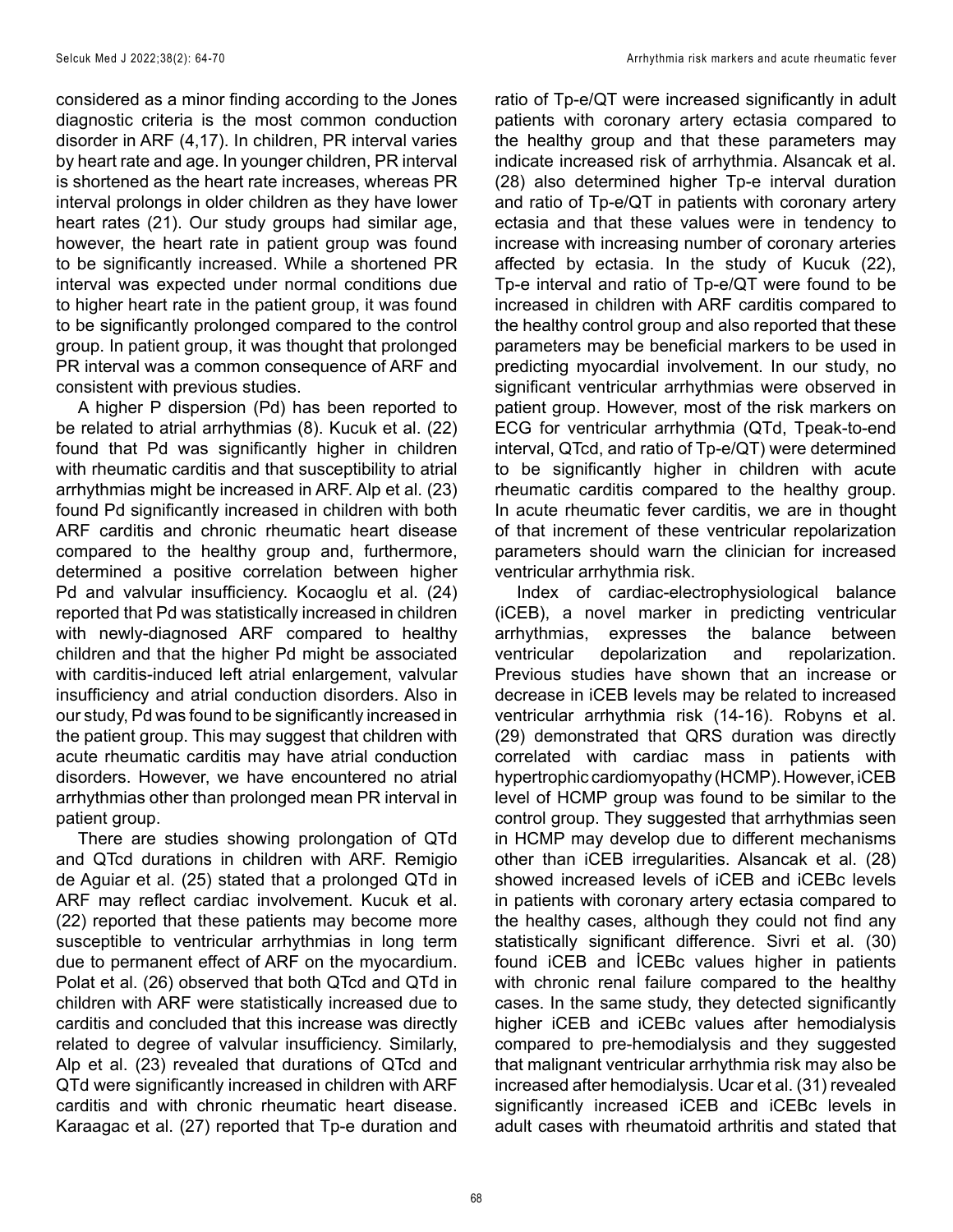these parameters may be used for determination of increased risk of arrhythmia in rheumatoid arthritis. In the study of Nafakhi (32), conducted in patients with suspected coronary artery disease, they revealed that patients with increased iCEB levels had higher pericardial adipose tissue volume compared to those with low iCEB values and suggested that pericardial adipose tissue volume may have a potential role in cardiac arrhythmogenesis. Yumurtaci et al. (33) observed that higher iCEB and iCEBc values were found to be associated with episodes of ventricular arrhythmia in cases with acute myocarditis. In literature, no study was found related to iCEB in children with ARF carditis. In our study, although iCEB (QT/QRS) value was increased in patient group, no statistically significant difference was determined between the groups. However, statistically significant increment was determined in iCEBc (QTc/QRS) value of the patient group. In children with acute rheumatic carditis, in addition to use of other risk markers for ventricular arrhythmia (dispersions of QT and QTc, Tpeak-to-end, and ratio of Tp-e/QT), evaluation of iCEB(c) may also contribute to the identification of risky patients.

Small number of patients and to be a crosssectional study may be accepted as limitations. In patient group, all evaluations were performed at the time of admission, so the effects of anti-inflammatory treatment on ECGs and other parameters were not able to be evaluated. For arrhythmia detection, unfortunately no 24-hour-rhythm Holter monitorings were performed. Therefore, the study population could not be followed-up for possibility of arrhythmia development.

#### **CONCLUSION**

In this study, PR interval, Pd, heart rate, dispersion durations of both QT and QTc, Tpeak-to-end interval, iCEBc and ratio of Tp-e/QT were observed to be significantly increased in patient group. As our knowledge, this is the first study in which the index of cardiac-electrophysiological balance has been used in ECG of children with ARF carditis. Given that repolarization-depolarization balance may be impaired in children with acute rheumatic carditis, use of iCEB(c) may also beneficial in addition to other cardiac arrhythmia risk parameters measured on ECG. However, conduction of more extensive studies are necessary to reveal the role of repolarizationdepolarization balance (iCEB) on emerging rhythm disorders in children with acute rheumatic carditis.

*Conflict of interest: Authors declare that there is no conflict of interest between the authors of the article.*

*Financial conflict of interest: Authors declare that they did not receive any financial support in this study.*

*Address correspondence to: Fatih Sap, Necmettin Erbakan University, Meram Faculty of Medicine, Department of Pediatrics, Division of Pediatric Cardiology,Konya, Turkey e-mail: fatihsap@gmail.com*

#### **REFERENCES**

- 1. Carapetis JR, McDonald M, Wilson NJ. Acute rheumatic fever. Lancet 2005;366(9480):155-68.
- 2. Seckeler MD, Hoke TR. The world wide epidemiology of acute rheumatic fever and rheumatic heart disease. Clin Epidemiol 2011;3:67-84.
- 3. da Silva NA, Pereira BA. Acute rheumatic fever. Still a challenge. Rheum Dis Clin North Am 1997;23(3):545-68.
- 4. Sokolow M. Significance of electrocardiographic changes in rheumatic fever. Am J Med 1948;5(3):365-78.
- 5. Clarke M, Keith JD. Atrioventricular conduction in acute rheumatic fever. Br Heart J 1972;34(5):472-9.
- 6. Freed MS, Sacks P, Ellman MH. Ventricular tachycardia in acute rheumatic fever. Arch Intern Med 1985;145(10):1904- 5.
- 7. Balli S, Oflaz MB, Kibar AE, et al. Rhythm and conduction analysis of patients with acute rheumatic fever. Pediatr Cardiol 2013;34(2):383-9.
- 8. Dilaveris PE, Gialafos EJ, Sideris SK, et al. Simple electrocardiographic markers for the prediction of paroxysmal idiopathic atrial fibrillation. Am Heart J 1998;135:733-8.
- 9. Postema PG, Wilde AA. The measurement of the QT interval. Curr Cardiol Rev 2014;10(3):287-94.
- 10. Gupta P, Patel C, Patel H, et al. T(p-e)/QT ratio as an index of arrhythmogenesis. J Electrocardiol 2008;41(6):567-74.
- 11. Castro-Torres Y, Carmona-Puerta R, Katholi RE. Ventricular repolarization markers for predicting malignant arrhythmias in clinical practice. World J Clin Cases 2015;3(8):705-20.
- 12. Kors JA, Ritsema van Eck HJ, van Herpen G. The meaning of the Tp-Te interval and its diagnostic value. J Electrocardiol 2008;41(6):575-80.
- 13. Tse G, Yan BP. Traditional and novel electrocardiographic conduction and repolarization markers of sudden cardiac death. Europace 2017;19(5):712-21.
- 14. Lu HR, Yan GX, Gallacher DJ. A new biomarker--index of cardiac electrophysiological balance (iCEB)--plays an important role in drug-induced cardiac arrhythmias: beyond QT-prolongation and Torsades de Pointes (TdPs). J Pharmacol Toxicol Methods 2013;68(2):250-9.
- 15. Robyns T, Lu HR, Gallacher DJ, et al. Evaluation of index of cardio-electrophysiological balance (iCEB) as a new biomarker for the identification of patients at increased arrhythmic risk. Ann Noninvasive Electrocardiol 2016;21(3):294-30.
- 16. Hemmeryckx B, Feng Y, Frederix L, et al. Evaluation of cardiac arrhythmic risks using a rabbit model of left ventricular systolic dysfunction. Eur J Pharmacol 2018;832:145-55.
- 17. Gewitz MH, Baltimore RS, Tani LY, et al. American Heart Association Committee on Rheumatic Fever, Endocarditis,